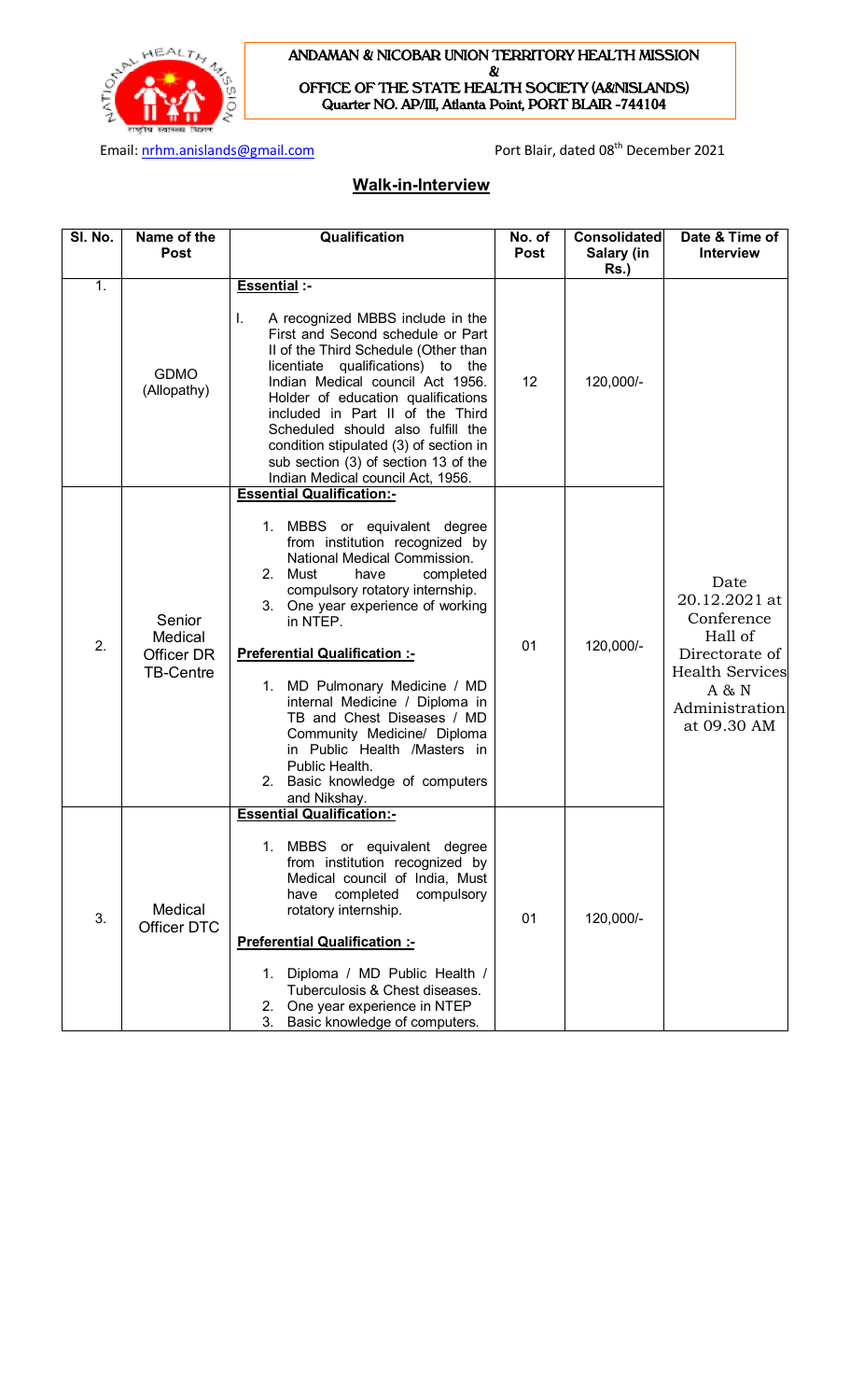|    |                                               | <b>Essential:-</b>                                                                                                                                                                                                                                                                                                                                                                                                                                                                                                                                                                                                                                                                                                                                                                                                                                                                                                                                                                                                                                                                                                                                                                                                                                                                                                                                                                                                                                                                                                                                                                                                                                                                                                                                                                                                                                                 |    |          |                                                                                                                                      |
|----|-----------------------------------------------|--------------------------------------------------------------------------------------------------------------------------------------------------------------------------------------------------------------------------------------------------------------------------------------------------------------------------------------------------------------------------------------------------------------------------------------------------------------------------------------------------------------------------------------------------------------------------------------------------------------------------------------------------------------------------------------------------------------------------------------------------------------------------------------------------------------------------------------------------------------------------------------------------------------------------------------------------------------------------------------------------------------------------------------------------------------------------------------------------------------------------------------------------------------------------------------------------------------------------------------------------------------------------------------------------------------------------------------------------------------------------------------------------------------------------------------------------------------------------------------------------------------------------------------------------------------------------------------------------------------------------------------------------------------------------------------------------------------------------------------------------------------------------------------------------------------------------------------------------------------------|----|----------|--------------------------------------------------------------------------------------------------------------------------------------|
| 4. | Medical<br>Officer<br>(NUHM)                  | I.<br>A recognized MBBS include in the<br>First and Second schedule or Part<br>II of the Third Schedule (Other than<br>licentiate qualifications) to the<br>Indian Medical council Act 1956.<br>Holder of education qualifications<br>included in Part II of the Third<br>Scheduled should also fulfill the<br>condition stipulated (3) of section in<br>sub section (3) of section 13 of the<br>Indian Medical council Act, 1956.                                                                                                                                                                                                                                                                                                                                                                                                                                                                                                                                                                                                                                                                                                                                                                                                                                                                                                                                                                                                                                                                                                                                                                                                                                                                                                                                                                                                                                 | 05 | 86,000/- |                                                                                                                                      |
|    |                                               | <b>Essential :-</b>                                                                                                                                                                                                                                                                                                                                                                                                                                                                                                                                                                                                                                                                                                                                                                                                                                                                                                                                                                                                                                                                                                                                                                                                                                                                                                                                                                                                                                                                                                                                                                                                                                                                                                                                                                                                                                                |    |          |                                                                                                                                      |
| 5. | Consultant<br>Climate<br>Change               | I.<br>A post graduate /Post-doctorate in<br>Public health Community health,<br>Preventive & Social Medicine after<br>essential qualification of MBBS<br>from a recognized university.<br>ΙΙ.<br>At least 2-3 years of post<br>qualification work experience in<br>Planning and implementation of<br>service delivery.<br>Computer proficiency with high<br>Ш.<br>level of familiarity with commonly<br>used packages like MS Word, MS<br>Excel, Power Point & Web surfing<br>search<br>relevant<br>data<br>to<br>&<br>documents.<br>V.<br><b>Broad</b><br>knowledge<br>and<br>understanding<br>of<br>disease<br>surveillance system, epidemiology<br>and public health practice.<br>V.<br>Demonstrated ability to coordinate<br>and work in a multi-disciplinary<br>environment<br>team<br>and<br>operationalizing health programme<br>at field level district level health<br>systems.<br>Л.<br>Willingness to travel to states &<br>districts<br>provide<br>technical<br>to<br>assistance & ability to work on<br>different<br>assignments<br>simultaneously<br>meet<br>the<br>to<br>timelines for assignments.<br>Desirable :-<br>i.<br>Five year of experience of<br>working in public programmes.<br>ii.<br>Good<br>knowledge<br>and<br>understanding of public health<br>and various National health<br>programmes.<br>iii.<br>Experience of working with<br>organization<br>Government<br>or<br>Non-Government<br>reputed<br>organization working in the field<br>of<br>Environment<br>Health,<br>research organization.<br>Knowledge of statistical models,<br>iv.<br>tools<br>techniques<br>and<br>technologies which can<br>be<br>applied to integrate health data<br>with other sectors like weather<br>(temperature<br>humidity),<br>meteorology, air pollutions etc.<br>Excellent skill in data analysis in<br>۷.<br>field epidemiology public health | 01 | 95,000/- | Date<br>20.12.2021 at<br>Conference<br>Hall of<br>Directorate of<br><b>Health Services</b><br>A & N<br>Administration<br>at 09.30 AM |
|    |                                               | setting.                                                                                                                                                                                                                                                                                                                                                                                                                                                                                                                                                                                                                                                                                                                                                                                                                                                                                                                                                                                                                                                                                                                                                                                                                                                                                                                                                                                                                                                                                                                                                                                                                                                                                                                                                                                                                                                           |    |          |                                                                                                                                      |
|    |                                               | Age: - Not more than 45 years.<br><b>Essential:-</b>                                                                                                                                                                                                                                                                                                                                                                                                                                                                                                                                                                                                                                                                                                                                                                                                                                                                                                                                                                                                                                                                                                                                                                                                                                                                                                                                                                                                                                                                                                                                                                                                                                                                                                                                                                                                               |    |          | Date                                                                                                                                 |
| 6. | <b>Medical Officer</b><br>(RBSK-<br>Ayurveda) | Degree in Ayurveda<br>L.<br>оf<br>A<br>recognized University/statutory<br>State Board / council / Faculty                                                                                                                                                                                                                                                                                                                                                                                                                                                                                                                                                                                                                                                                                                                                                                                                                                                                                                                                                                                                                                                                                                                                                                                                                                                                                                                                                                                                                                                                                                                                                                                                                                                                                                                                                          | 01 | 40,000/- | 05.01.2022 at<br>Conference<br>Hall of<br>Directorate of                                                                             |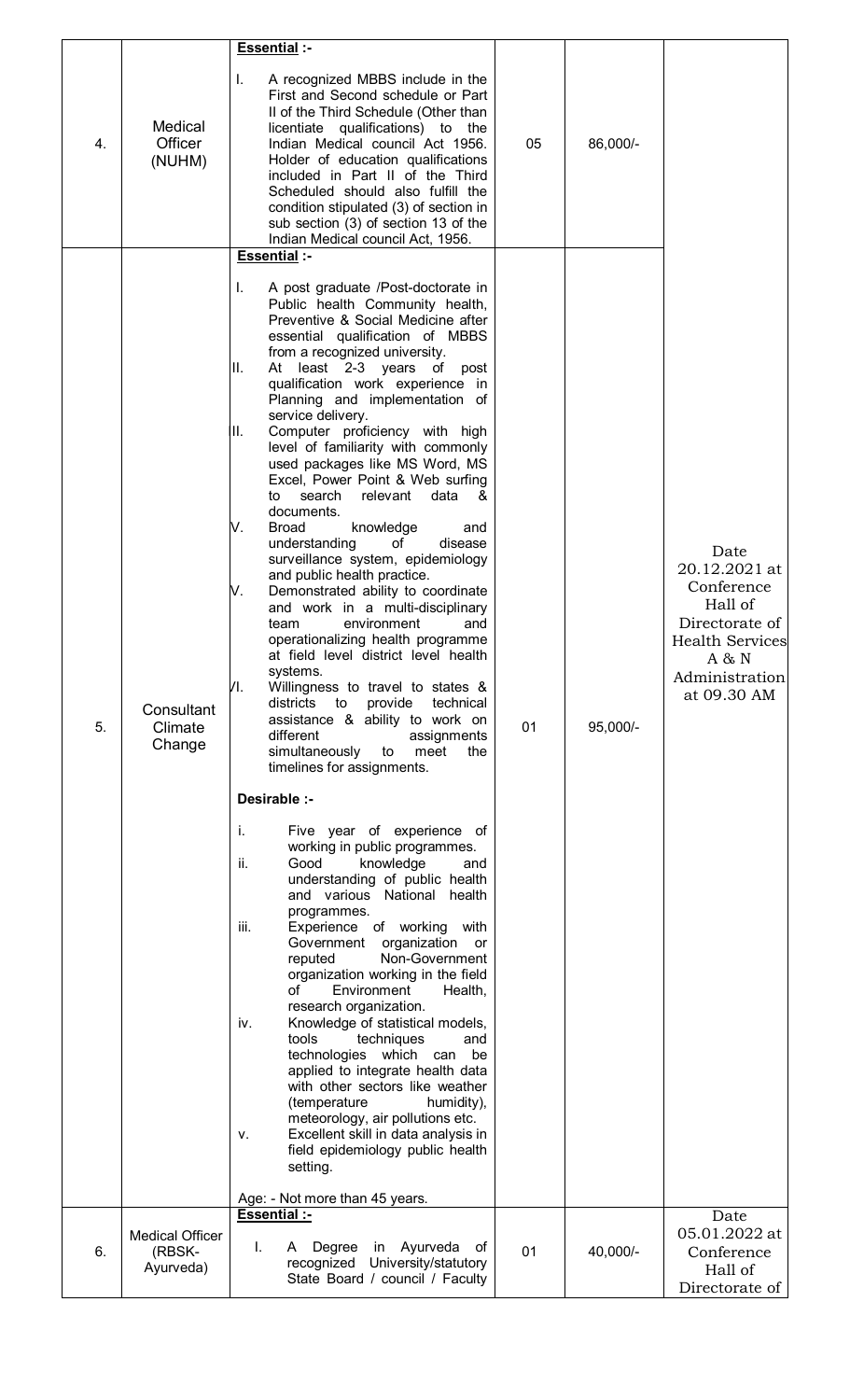|     |                                                      | of<br>Indian<br>Medicine<br><b>or</b><br>equivalent.<br>Recognized under<br>Medicine Central<br>the Indian<br>Council Act, 1976 (48 of 1976).<br>Enrolment on the central register of<br>Indian Medicine or State Register of                                                                                                                                                                                |    |              | <b>Health Services</b><br>A & N<br>Administration<br>at 09.30 AM                                                                     |
|-----|------------------------------------------------------|--------------------------------------------------------------------------------------------------------------------------------------------------------------------------------------------------------------------------------------------------------------------------------------------------------------------------------------------------------------------------------------------------------------|----|--------------|--------------------------------------------------------------------------------------------------------------------------------------|
| 7.  | <b>Staff Nurse</b><br>(NBSU)                         | Indian Medicine.<br>Essential:-<br>Matriculation or its equivalent<br>B.Sc. Nursing or Diploma in General<br>Nursing or Diploma in Medical &<br>Surgical Nursing and<br>Diploma<br>in.<br>Midwife/Certificates in General Nursing<br>and Certificate in Midwifery.<br>Should be registered with the Nursing<br>Council                                                                                       | 01 | 18,000/-     | Date<br>06.01.2022 at<br>Conference<br>Hall of<br>Directorate of<br><b>Health Services</b><br>A & N<br>Administration<br>at 09.30 AM |
| 8.  | Renal<br>Technician/<br>OT Technician                | <b>Essential:-</b><br>12 <sup>th</sup> Std. (Senior School Certificate<br>i.<br>Examination) passed<br>from<br>a<br>recognized Board/Institution.<br>ii. 02 Years of Diploma in Dialysis<br>Technology / from a recognized<br>University /<br>Institution<br>or its<br>equivalent.<br>iii. Must pass<br>Trade Test<br>being<br>conducted by the Department                                                   | 05 | 25,000/-     | Date<br>07.01.2022 at<br>Conference<br>Hall of<br>Directorate of<br><b>Health Services</b><br>A & N<br>Administration<br>at 09.30 AM |
| 9.  | <b>IEC Assistant</b>                                 | <b>Essential :-</b><br>Degree /Diploma in Mass & Media /<br>communication, Degree /Diploma in<br>Health<br>Education<br>$\sqrt{ }$<br>Visual<br>Communication.<br>i. Should have good knowledge of<br>Office Applications such as MS<br>Word, Excel, Power Point, Access<br>and other database applications<br>such as Oracle /RDBMS.<br>Desirable:-<br>At least 1 year experience in the<br>relevant field. | 01 | Rs. 16,000/- | Date<br>11.01.2022 at<br>Conference<br>Hall of<br>Directorate of<br><b>Health Services</b><br>A & N<br>Administration<br>at 09.30 AM |
| 10. | Counsellor<br>(DRTB)                                 | <b>Essential:-</b><br>Bachelors (or equivalent) Degree in<br>Ť.<br>Social Work<br>Sociology<br>$\frac{1}{2}$<br>Psychology.<br>Preferential:-<br>Masters Degree /PG Diploma in<br>i.<br>Social Work / Sociology /<br>Psychology.<br>Experience in NTEP or worked<br>ii.<br>as Counsellor<br>Basic knowledge of computers.<br>iii.                                                                            | 01 | $10,500/-$   | Date<br>12.01.2022 at<br>Conference<br>Hall of<br>Directorate of<br><b>Health Services</b><br>A & N<br>Administration<br>at 09.30 AM |
| 11. | Data Analyst                                         | Essential:-<br>1. Bachelors Degree<br>2. Certificate course in data<br>management or data analysis<br>Or<br>Two year experience in data<br>management / MIS in a reputed<br>institute organization<br>Desirable :-<br>One year of work experience health /<br>development sector.                                                                                                                            | 01 | $23,100/-$   | Date<br>13.01.2022 at<br>Conference<br>Hall of<br>Directorate of<br><b>Health Services</b><br>A & N<br>Administration<br>at 09.30 AM |
| 12. | Clinical<br>Psychologist/<br>Trained<br>Psychologist | Essential:-<br>M.Phil. in Clinical Psychology from RCI<br>recognized Institutions or University /<br>M.A. Psychology (NET Qualified can<br>also apply)<br><b>Desirable Qualification:-</b>                                                                                                                                                                                                                   | 02 | $30,000/-$   | Date<br>17.01.2022 at<br>Conference<br>Hall of<br>Directorate of<br><b>Health Services</b><br>A & N                                  |